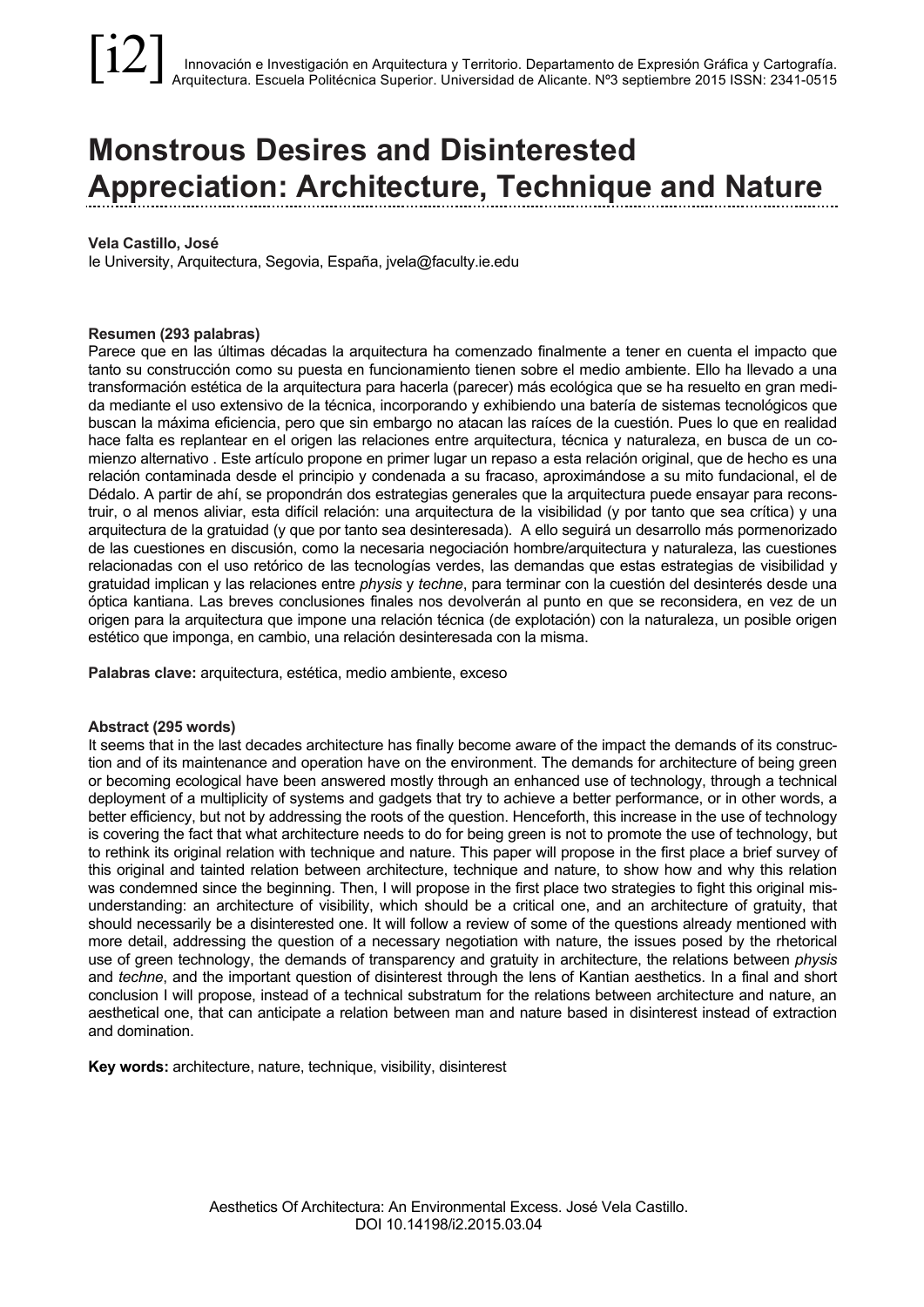# **1. THE TAINTED RELATION BETWEEN NATURE AND TECHNIQUE**

Architecture and technique conform a conceptual and physical pairing, it can be said, at least from the origin of Western civilization, the too much longed ancient Greek primeval time in which both seem to merge into the dark and the same outrageously clear— burning Mediterranean sun—epoch of the myth. First mythical architect, Daedalus, holder of a nearly-magical technique, produced among other substantial inventions two of the most striking concoctions of human imagination: the mechanical wooden cow in which queen Pasiphae hid herself to satisfy her unnatural yearning for a beautiful white bull—a mechanical *and* delusive instrument—and the labyrinth in which the result of this monstrous union, the Minotaur, will be confined—the first architecture ever designed.<sup>1</sup> Both inventions, the mechanical cow and the architectural labyrinth clearly represent what, from this point on, will be the paradigmatic approach of Western civilization to nature, making only too clear the impossibility of coming to terms with something that at the same time we are afraid of and we lust for. Man being "nature" anymore after Prometheus stole the sacred fire and allowed technique to appear in another myth worth to be revisited, from this point on technique will allow man to exert control over nature, virtually surrendering it to its own monstrous desires, and transforming the remnants into the object of man untamed interest. Of course nature will take some revenge… if only because this initial metaphysical divide here set up for the first time will, more than 2.500 years later, reveal its catastrophic consequences.

Daedalus inventions, then, will allow man to dominate nature after his or her desires in the same way that queen Pasiphae's artifact allowed her to dominate the white bull, a not so obscure metaphor for nature in its wild, dangerous but also engaging form, and to satisfy her desires with(in) it. Daedalus second invention, the labyrinth, will permit, too, to extend this control extensively and domesticate nature by confining it into the human technical structure of architecture. And even more, to follow on with the story told by the myth, since some time later the young Athenian Theseus, killing the Minotaur after a cunning trick worth of Ulises but in fact provided by a woman, Ariadne, will definitively certificate the division, thoroughly extending the control of man over nature—and man, here, is masculine and profits of the female as he disposes of nature too.<sup>2</sup> Of course this is only a myth, but a myth worth to be considered in its foundational character. Daedalus inventions, including architecture, signed the death certificate of nature, and at the same time provided its replacement, technique, actually forbidding any possible negotiation between the two, since from this point on the relationship will be the one between master and slave and between interested extractor and forced extracted. And slaves do not negotiate with masters: they either obey or kill them. Almost sure we are reaching the second possibility.

In any case, this original myth provides some ideas about what is wrong with the technical or techno-scientific approach through which present day society considers nature, including architecture as the important actor it is, and despising the voices that are crying—true, louder and louder—in the desert in view of the impending disaster, tries to restore a long-lost equilibrium precisely by developing more and more new technologies. Since, if technique is at the root of the question of this subjection of nature to man, if it is precisely the reason of the invention of the technical and its original use the will to subject nature to man demands, if technique is, finally, the tool that substantiates this interested conception of nature by man, it cannot therefore be the solution. Or at least it cannot be if we do not reformulate two of its basic premises. Hence it is maybe necessary to, on the one hand, get rid of the delusive part technique has —the wooden fake cow, the tricky Ariadne's thread, the hoax Prometheus used to steal the fire—, and on the other, to come back to terms with nature through negotiation and not through imposition, through a political—democratic— discussion instead of a power imposition: through disinterest, hence stating the equivalence between the two. Or using different words, we need to develop a less transparent relation with nature based precisely in visibility (real or figured) which acknowledges a real political statute to both, humankind and nature. Or yet in other words: it is necessary to establish a different economy in the human-nature relation, one in which both pairs of the relation, instead of being understood as exclusive terms inside and oppositional logic were understood as being constantly redefined in its own terms, since they are both revealed as mutually dependent if not as qualifications of one and the same world. Paradoxically as it may seem, this economy, instead of an economy of surplus which demands profit—as capitalism is—, should be an economy of excess, which demands gratuity.

Consequently, I will try to propose through this paper, although in a tentative way, unstable and excessive yet

Aesthetics Of Architectura: An Environmental Excess. José Vela Castillo.

DOI 10.14198/i2.2015.03.04

 <sup>1</sup> For a general account of Daedalus inventions see Françoise Frontisi-Ducroix, *Dédale. Mythologie de l'artisan en Grèce an-*

Athenian hero Theseus was, in fact, renowned by the fact that he dispensed women with a not so decent treatment, including Ariadne, Helen and Persephone, all of them goddess or semi-goddess directly related with vegetation and nature. For a good account of Theseus myth, see Henry J. Walker *Theseus and Athens* (New York and Oxford: Oxford University Press, 1995). The book is especially relevant to understand the role Theseus had in configuring the imaginary of the Athenian citizenship.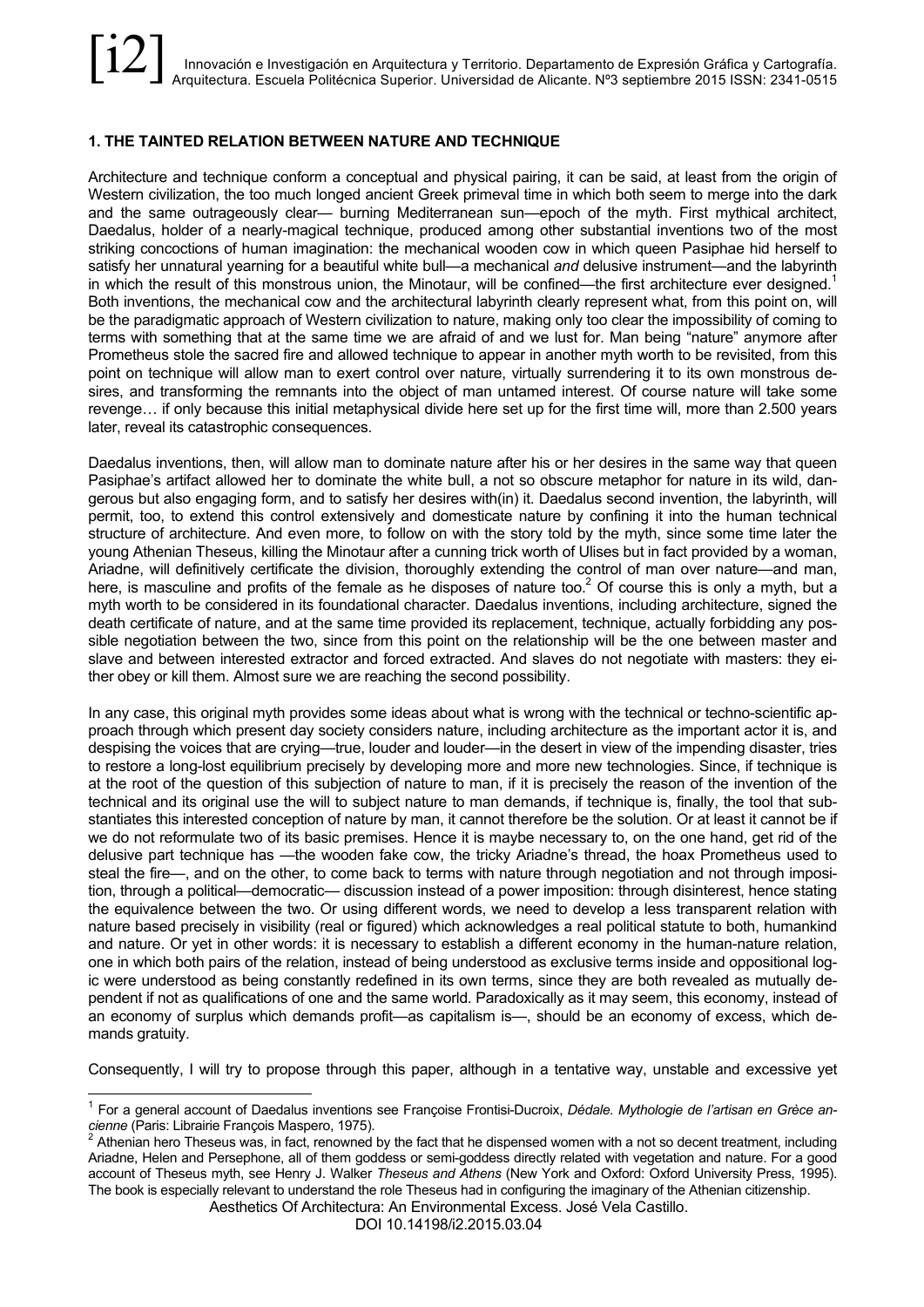open and promising, an architecture of both *visibility* and *gratuity*; a *disinterested* architecture*.*

On the one hand, visibility is the necessary precondition to reveal, to make evident, the monstrous coupling that made nature a surrogate of man. Instead of confining its invisible (in the sense of not allowed to be seen) result, the Minotaur, inside a treacherous architecture, the labyrinth, visibility should make clearly perceptible to the eye what otherwise will remain transparent: the enormity of the abuse. Making things visible is providing a clue to orientation inside the labyrinth, a sort of Ariadne's thread which can reveal the steps we have taken; but it is also giving them a body, a solid body that opposes total transparency and links again our actions with their effects.

On the other, gratuity stands here for disinterest, which at the end of the text will reconnect our argument with Kantian aesthetics, but it also redirects us to an economy of the gift, an economy that, as Marcel Mauss established some hundred years ago, imposes a triple demand: "the obligation to give, the obligation to receive and [the obligation to] reciprocate."3 An economy, then, that is necessarily redistributive and aims for equality instead of being extractive and aimed to profit. Although one that is not free of dangers in the form of the cumulative nature of excess, which at the end will result into a debt impossible to reciprocate.<sup>4</sup> Of course we have to understand here gratuity in its double meaning of being *free* and being *in addition to*. It is important, then, to point to both its significance as tip, as something that is given in addition, that exceeds the agreed, as a kind of supplement but on the other hand we must remember that this gratuity is offered cost-free, *gratis*, that we do not have to pay for it. In that second sense gratuity is offered as a present, as a gift, as something (at least apparently) with no interest, that is to say disinterested. Without rest or remnant since the equivalence is perfect in the economy of the gift (or is supposed to be so). Nevertheless, and as Derrida reminded us, we have to be suspicious, since in fact, gifts *as* gifts are impossible, or better saying, they propose an ideal impossible to achieve (an ideal, in any case, worth the try). <sup>5</sup> For something as a gift to exist, a pure gratuity offered without interest and without any kind of perspectives of being returned—no future profit and no delayed reward—as a real gift must be, for this especial kind of gift to exist, neither the donor nor the receiver can truly realize that this gift is precisely a gift. The moment the act of giving is acknowledged as such, it is spoiled by interest, like it or not. It is tainted by either the hidden or the open desire to be reciprocated or by the uncomfortable feeling of being in debt.

#### **2. RE-NEGOTIATING WITH NATURE**

The first point to stress here is the necessity of reestablishing a different relation with nature, which leads to the necessity of renegotiate the conditions after which this relation was set up in the original myth. And this is not what the majority of architecture today is doing, even when considers itself green architecture. In any case maybe renegotiate is not the right word, because it seems to imply at least two assumptions I can not necessarily concede so easily as true, the particle *re*- always implying the returning of a previous condition, of something that comes again to presence, in the bases of either a temporal or a logical priority. The first assumption is that we can "negotiate" with nature, something which of course is neither granted nor obviously deduced from direct observation and/or physical perception and intellectual apprehension. Nature, though nevertheless in some ways a human construction, it is also a limit or condition of possibility. From the old medieval opposition between *natura naturans* ("nature in the act of *naturing*", active nature) and *natura naturata* ("nature as produced nature", created nature) later rewritten by Spinoza, $6$  to nature understood as the irreducible core or nucleus of intelligibility of the world, or in the Heideggerian critique of modern techno-science nature used as a mere reservoir at our disposal, $^7$  nature is "something" that exceeds any possibility of negotiation but at the same time demands it more and more urgently. It is constantly configured as an-other, and in fact even as the absolute Other, and we can only rearrange our position in relation with it, but we cannot displace its own position except at the risk of making it disappear, or so it has been assumed. Hence it seems that it is not possible to negotiate with nature as an entity *beyond* ourselves (or *before*), and this implies, of course, the necessity of an alternative concept of nature, an all-encompassing

 <sup>3</sup> Marcel Mauss, *The Gift: The Form and Reason for Exchange in Archaic Societies* (London: Routledge, 2002. First published 1925), 50.<br><sup>4</sup> For a more developed account of such an economy, an economy of the (impossible to return) debt, see José Vela Castillo, "I

owe you an explanation". *REIA* #3 (2014): 183-198.<br><sup>5</sup> See Jaques Derrida, *Given Time: I. Counterfeit Money* (Chicago and London: The University of Chicago Press, 1992).

For example this quote from note 23 in page 69: '[…] the gift not only *owes* nothing, remains foreign to the circle of the

Spinoza will propose this distinction in his Ethics. For him natura naturans is easily identified with God, eternal, unchanging,

but active principle of everything and *natura naturata* with "nature" as we know it, contingent, apparent, in constant change.<br><sup>7</sup> For Heidegger and his concept of Ge-stell or "enframing", which for him is the essence of nature, see Martin Heidegger "The Question Concerning Technlogy" in *The Question Concerning Technology and Other Essays* (New York and London: Garland, 1977), 3-35. But for Heidegger, *Ge-stell* is precisely linked not only with *techne*, with technology, but with the poetic (*poiesis*) too.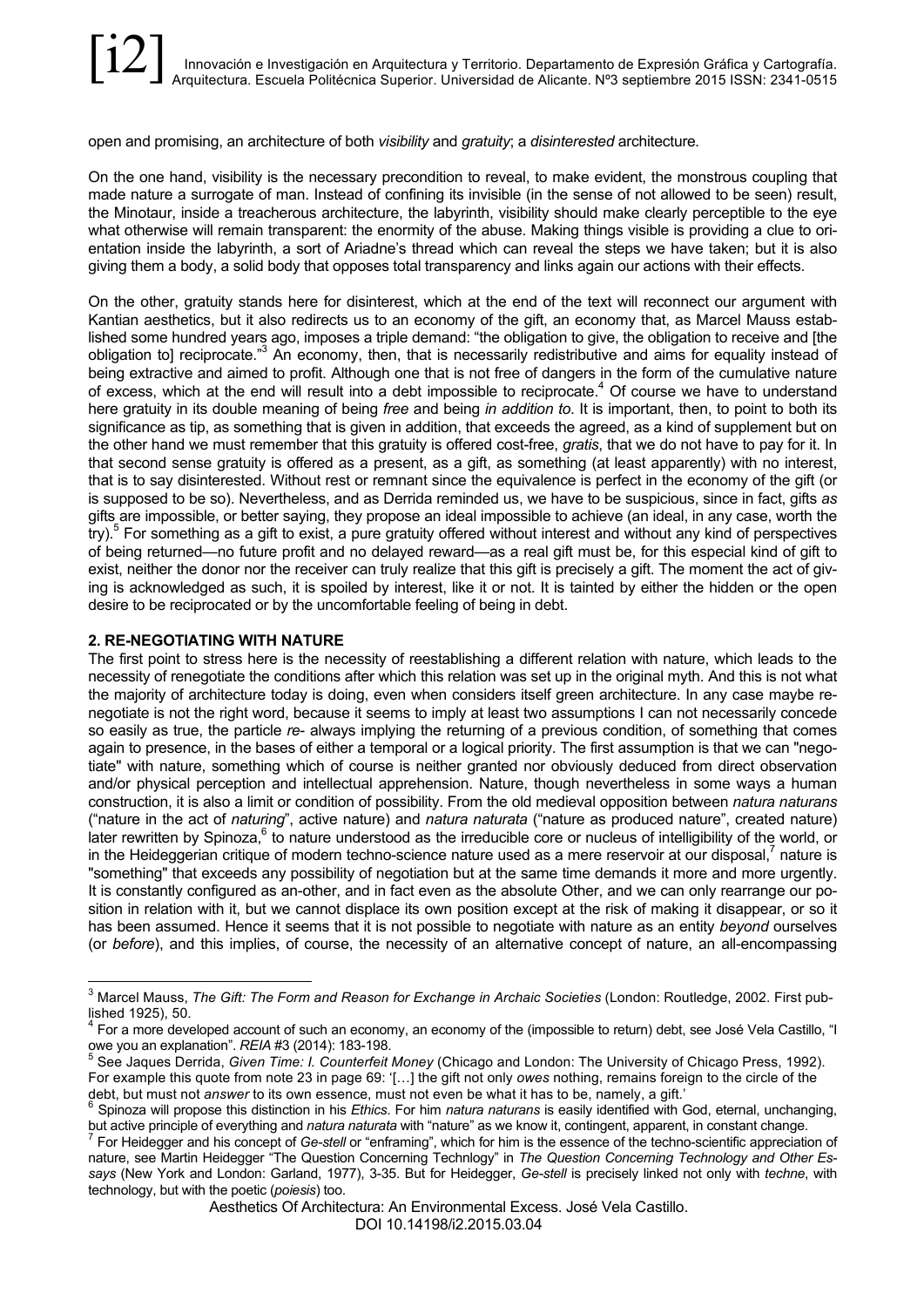concept that instead of dividing nature and humans as object and subject, acknowledges a certain political capacity to nature itself, a certain agency that is similar and that specifically interacts with human agency, hence making negotiation possible. This line of thought can be found, although still in a tentative form, in recent developments in philosophy, sociology of science and other fields, and can be exemplified in the writings of Bruno Latour among others.

The second assumption is that, since I used the particle "re" to qualify "negotiate", language assumes this negotiation in fact has happened (*always*) before, in a long distant past or in a primeval Golden Age where men were like demi-gods, before the Fall and in-between the forest full of apples where Adam and Eve walked hand in hand. That is to say in a time when in fact this negotiation did not need to take place, because men were no different of nature and because they were bounded to rules that, so to say, matched them perfectly (as happen also with gods), without rest/remainder/residue/remnant: perfect equivalence of the gift. But this relationship, in fact, came not as a voluntary or negotiated one, but as an imposition or subjection, in that case from nature upon men. Or more precisely as a constituent element of what we call "the human", that is given from before and from above. So there was no transaction, in fact no intellectual knowing of the real existence of these rules, only compliant with them. No negotiation then: only a subjection but one mediated through technique as men discovered after being expelled from the primeval garden of Eden and needed precisely technique to dress, build, warm up and so on. It is important not to overlook the rich semantic field opened by the word "subject", which refers in the first place to the *substratum*, to which is *under* as a support, to the deep "nature" or essence of what appears to presence. To summarize: when man was part of nature, before any division, no negotiation need to take place; but when man began to understand himself as "human" and discovered technique and began to build, the negotiation happened to be impossible. $\frac{6}{5}$ 

# **3. ARCHITECTURE AND THE RHETORICAL USE OF GREEN TECHNOLOGY. VISIBILITY, EFFICIENCY, EXCESS**

Many architectures designed and built in recent times have become obsessed with the question of its mechanical insertion in the environment, achieved through a supposedly revolutionary becoming-green through the magical aid of technology. This promoted the economical re-appropriation of a rhetoric of wilderness. This approach nevertheless seems to be achieved basically through the massive use of technology, in what seems a zero cost procedure at first sight but which in fact is an expensive one that involves many collateral environment damages. Certain architectural practices of today try to clean their image and to project an ecological sophistication not always at a reasonable cost. Putting into practice a myriad of technical devices for the sake of its esthetical expression allow them to mask through a trendy use of some well-established green images the radical forgery of the whole enterprise. Filed under *eco-architecture*, *bleaching green*, *ecoLogical* and so on architects and technicians but specially building companies and campaigning politicians, have become obsessed by—and auto-imposed with—a new green belief, that, nevertheless, in much more cases than is necessary face the energy saving problem through the use, the abuse and specially the exhibition of the mechanical —the techno-scientific— ad-hoc gadgetry. Hence relegating architectonical values and especially those related with place to an almost anecdotic background.

Not that architecture and our whole imprint upon the planet must not be rethought in terms of sustainability, acknowledged the limited resources for an increasing world population and even more increasing supplies demand. But precisely because that, we cannot satisfy ourselves with enveloping architecture in a "green coat", in a mechanically efficient second skin that, at best, can temporarily alleviate the pressure on earth resources and at worst only produces the effect of hiding the problem and taming our consciences.

Aesthetics Of Architectura: An Environmental Excess. José Vela Castillo.

<sup>&</sup>lt;sup>8</sup> As Isabelle Stengers. In both them the concept of Cosmopolitics plays an important role in the redefinition of present ideas on nature, politics and the life together of nature and humans. Recently, Bruno Latour has been working with the overarching figure of Gaia, which in his vision is Earth understood not as a system, composed of many things including nature and humans, but as something that has history, or more precisely, *geohistory*. Being our world now inside the (new) geological era of the Anthropocene, one in which human agency achieved the same dimension that precedent geological forces in shaping the earth, what is now demanded is a new politics that acknowledge the fact of the different agencies in Gaia, and can bring peace to the war between them. Of course, a footnote is not the place to develop these ideas, which at the moment exceed the content of this article. Nevertheless, at least a short mention was needed. See Isabelle Stengers, *Cosmopolitics volume I and II*  (Minneapolis, MN: University of Minnesota Press: 2010 and 2011). For Bruno Latour it is worth looking at the Gifford lectures he gave at Edimburgh University in 2013, (retrieved August 18, 2015) on the topic "Facing Gaia. A new Inquiry into Natural Religion."

http://www.ed.ac.uk/schools-departments/humanities-soc-sci/news-events/lectures/gifford-lectures/archive/series-2012-

<sup>2013/</sup>bruno-latour<br><sup>9</sup> For the question of men in and out Paradise, and what it implies in political terms, see José Vela Castillo "Aunque la mona se vista de seda mona se queda? Desnudez, animalidad, política y ciudad" en Revista *Desierto* #3, "28º Celsius" (2014): 97-106.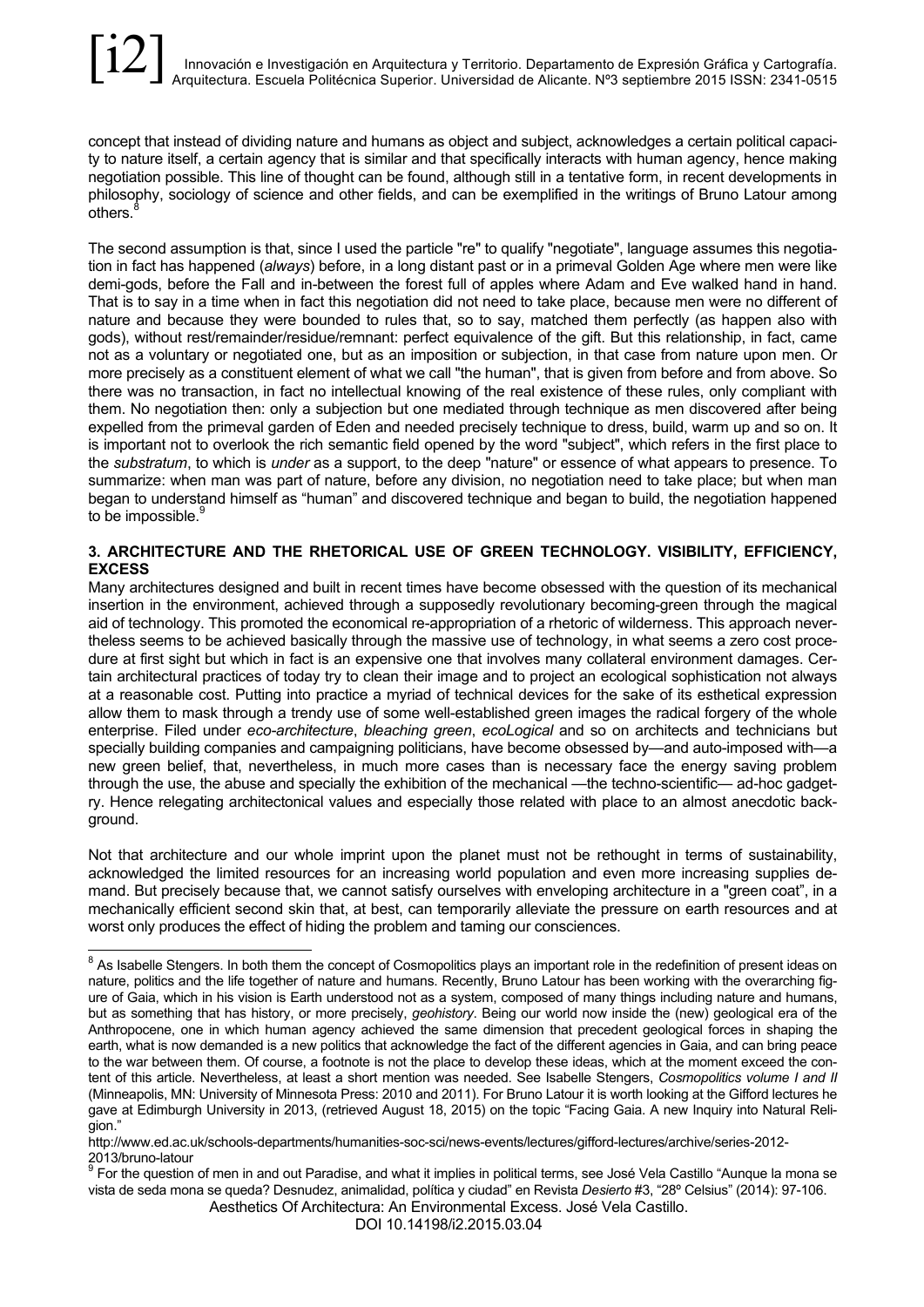Although being technical as it has been said, architecture in its technicality does not imply as a secured corollary that it must continually display identitary aesthetical sign of its technical display. Moreover, the technological display would lead to an aesthetical appreciation of the careful engineered gadgets which will obscure the hidden agenda of any industrial production: its impossible total efficiency. Every technical production has its costs in terms of energy and resource consumption as thermodynamics taught us a long time ago, and improving efficiency, good as it is, can never reach the point of a neutral balance.

In that sense, most of green architecture is a tricky one, since it plays the game of the efficiency to mask its unsustainability: if the energy consumption of a building can be reduced through the use of advanced mechanical systems with a better efficiency rate—better photovoltaic solar panels, better heating and cooling machines, better lightning systems with low consume bulbs, better systems of controlling natural ventilation, use of "clean" energy like that provided by windmills or geothermal energy and so on— it seems that we can still have the same or slightly smaller level of consumption without disquieting our conscience —but not the environment. Accordingly we do not have the urge to reconsider our comfortable way of living in our globalised and "eco-friendly" first world.

In addition, there is also a global pressure in the quest of efficiency that affects all the aspects of present day economy. Post capitalist or globalized economy is in search, desperately maybe said, of efficiency understood as cost reduction and profit increases. This, of course, is no news, and capitalism has been looking after efficiency since its generalization since, say  $18<sup>th</sup>$  century. Taylorism and Fordism at the end of  $19<sup>th</sup>$  century clearly exemplifying this inner drive. What seems to be new is that this quest for efficiency is now boastingly advertised as a concern with the planet and ecology, and has been developed as a sales strategy to ultimately mask its perverse intentions. Nevertheless, the unmoral and pornographic quantities of money earned with the implementation of this logic of efficiency in the market have a cost. A cost measured in terms of shortness and scarcity, in terms of unbalanced poverty, in terms of accelerated reduction of resources, even in terms of pure and simple survival. The supplementary logic of this economical reappropriation, the perverse logic by which efficiency instead of produce savings is directly transformed into consume, regardless the consequences in the future, is an unbearable one.

What I advocate here for is, on the hand, the visibilization of the costs this obsession with efficiency has in architecture, and on the other for a reversal of the kind of logic involved in the process. It is then absolutely necessary to make the ecological footprint of architecture visible through a real eco-architecture, because architecture has the moral obligation of showing its costs and because we as users of this fabrication are in need of knowing the real outcome of the whole of process. And I'm not saying that we as customers have the rights of knowing, that of course we have, but that we as living beings in first world should be confronted with the real bill, wanted or not. Not only buildings must have letter classification, like washing machines and refrigerators, to assure its low consume. They must show, for being honest with its green concern, its whole carbon footprint, past and future, and must also tell us clearly that we being humans in planet Earth, do not have the possibility of reaching total efficiency: the final balance will always be a negative one, if not in the present, then in the near future. And, although this paper is not directly concerned with actual examples of architecture, we can have a good illustration of this visualizing practices, and it is especially important given the significance of the place in which it is built, in the recent *COSMO* water-purifying structure Andrés Jaque / Office for Poltical Innovation have built at the MoMA PS1 in New York, active during the months of June to September 2015.

In addition to that, a reversal of this combined logic of efficiency an excess into a logic of inefficiency and gratuity is desperately needed. And here it is necessary to introduce a different idea of what excess means or what it serves for but also what the costs of excess are. The excess I here propose architecture has to take into account is costless, is for free. It is a gift. The line that divides the "good" excess, the gratuity and the excess that comes from obscene accumulation and unrestrained consume must be constantly retraced, but couldn't be forgotten or diminished as a question of the past. In fact, it is the question of the future. Any new architecture, then, has to make an effort to understand its own nature in terms of gratuity and disinterest, contributing with more than is asked to provide, although it can never forget, nevertheless, the impossibility of the task. True architecture, good architecture, has been always at the same time efficient and inefficient, considered in terms of economy and aesthetics. A building—but also a book or a painting—always gives back more than was originally intended to provide, either in terms of aesthetical appreciation, meaning disclosure, community making or political engagement: as a thing, it is always engaged in gathering. Architecture always produces something more than what was stated in the brief for its construction, an increased value part of which is always deferred to a future. And this is a value that cannot be spent, exhausted or consumed nor in the present nor even in a distant future, because, as a meaningful construction, it is constantly reassessed. The profits that architecture produces are profits that can never be exhausted since they are not easily transformed into economical profits, but always depend on values that escape

> Aesthetics Of Architectura: An Environmental Excess. José Vela Castillo. DOI 10.14198/i2.2015.03.04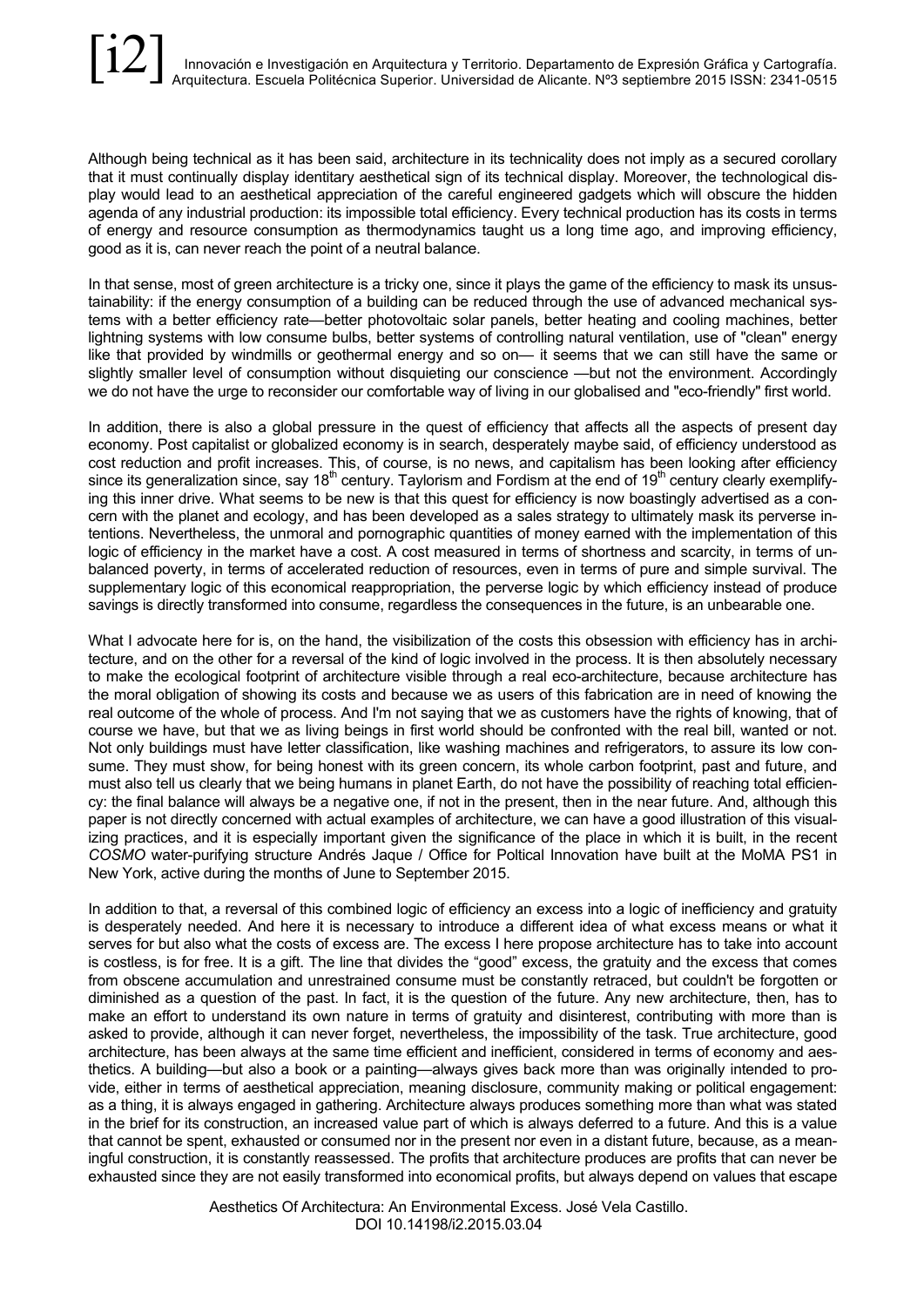the economical reappropriation. They exceed the economical logic of accumulation and proclaim a different logic of distribution, that is aesthetical and disinterested, that is of course pleasurable but also desirable, and that is linked with gathering and reunion instead of extraction and separation. But it does not only pertain to the realm of aesthetics considered in the sense of the subjective reward or pleasure one can find in them, but to aesthetics in the sense of constant interrogation of our understanding of the world, of aesthetics as providing a different habits of perception that allow man to affect the world through a different media than science and technique.

# **4. ARCHITECTURE AND TECHNIQUE.** *PHYSYS* **AND** *TECHNE*

The fact is that architecture always has been technical, always has performed its tasks through the implementation of different systems (circulatory and regulatory systems, structural systems, mechanical ones) based in a certain kind of performance, of active-passive response to the external demands, in a technical re-action against natural environment. This comes as back as Prometheus's myth, when the demi-god stole the fire to give it to men, and with the fire the knowledge of technique which allowed men to survive in nature.<sup>10</sup>

In architecture, from the structural timber frame of any primeval hut to the different openings and moving parts of this same hut, the door, the windows, the partition screens and so on, the mechanical answer formalized architecture from its very beginning, mythical or historical. Of course things changed from the beginning of nineteen century on, when the development of new technologies of construction and of design, from structural calculations to mechanical systems to an unprecedented level affected not only quantitatively but qualitatively architecture's own essence. The implementation of new technologies in architecture like elevators, mechanical ventilation, electricity and others, was rather timid at the beginning, at least from the point of view of the impact they had in the image of buildings, usually covered by a pseudohistorical approach to architectural essences. Nevertheless this mechanical fever won architecture at last to the point of virtual domination, a point arguably reached in the paradigmatic 1971 competition for the Centre Georges Pompidou in Paris, won by Renzo Piano and Richard Rogers.

The endless acceleration of technology and its deliberate visibility in architecture introduced a paradoxical twist to the question: technology, in its overwhelming presence, has become transparent as I already said. What does it means? That the different mechanical implementations that seem to make life easier, and that indeed do at the level of the simple biological demands, in its forefront visibility, in its ubiquitous presence, nevertheless, in a kind of delightful perversion, hide their own real nature, their perfunctory need for waste, by disconnecting its effect and the technical processes that allowed this effect to happen. If we thought technology came to fulfill our darkest desires, surely it does. If we thought it was for free, we are clearly wrong. We must cope with this kind of double bind: the more visible and exposed technology is, the more it tries to erase its own tracks, to disguise its own intrinsic need for excess, to dig inside the deep soil of invisibility its compulsive need for destruction. Since the moment we cannot see the connections between the effect of the mechanical instrument and the necessary consumption of energy nor only for performing its function but (and specially) for its construction and transport (another one of the big lies of globalization), the trick is accomplished. Transparency, in this sense, implies a voluntary dis-connection which accounts for irresponsibility: the veiling of the relationship between the turning on of a bulb switch and the huge process of waste and nature exploitation that lies behind left us unprotected and conveniently ignorant. Who ever think of in enormous reservoirs of water flooding entire areas in search of electricity to allow factories work at the cost not only of destroying natural landscapes but human life as well? Who of the massive scale electrical plants fueled by tons of coal or petroleum burned to ashes and polluting atmosphere, of radioactivity polluting waters and soil thousands of kilometers around, of the whole catalog of man-made disasters, so much celebrated for its engineered beauty and technological accomplishment when gently pressing the "on" button of our laptop in our comfortably warm home?

True, before and around the years in which the Pompidou Centre was designed, the Situationists's artistic research and political action, Constant's New Babylon or Archigram and their mobile and standstill superstructures and individual *infra*-structures gave as a kind of idea of what the possibilities of technology were, and also introduced, through pop imaginary and contra-cultural artillery, the soon forgotten seed of discomfort. Superstudio and Archizoom journeys into utopia spiced the mix and fueled the anarcho-structural criticism, both superseding the old jargon of dialectics and infrastructure-superstructure molds inherited from Marxism and favoring a too bland ironical critique to capitalism which sometimes looked more as surrender. But, technological or anti-technological, utopias always missed the point: not that we do not need a technology to survive or to improve our daily living in the nature, or even to colonize far distant planets, which is obvious we are in the need of. Nor even that technology will provide a delightful world of constant play, painted in the bright colors of altered estates of conscience,

Aesthetics Of Architectura: An Environmental Excess. José Vela Castillo.

DOI 10.14198/i2.2015.03.04

 <sup>10</sup> Plato gives a well account of this myth in his dialog *Protagoras*, 320d-322a.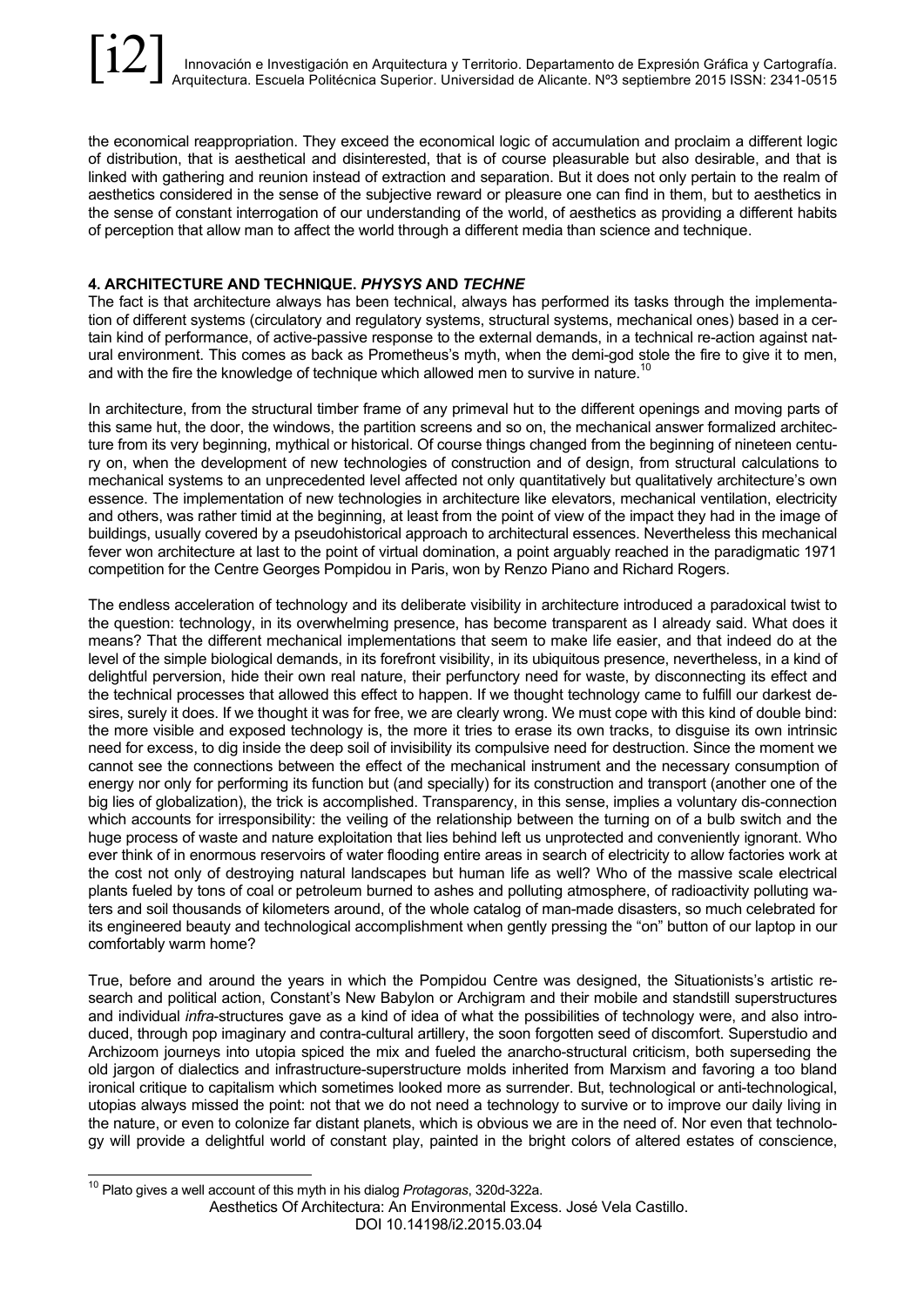which seems truer than ever. It is, on the contrary, than our very human life, our more intimate way of being in the world, and again we have to rely on Prometheus myth, seems to be technical. What constitute us as humans beyond being mere animals living in open nature is a fabrication, a construction, a production made according to a certain procedure in which calculation and invention are implied. And as any production, it implies, in fact demands, at the same time shortage and excess: both the supply of something that doesn't exist before but that we need to survive in nature, and in this point appears the obvious sin of the absentminded Epimeteus that forgot dispensing the human with natural qualities to survive into nature, and the excess any technique implies, the always present byproducts that fabrication creates.<sup>11</sup> From language to architecture, our being is technical, at the cost of transforming but in fact destroying our environment, but also at the cost of investing us with a kind of second nature that is technical, one that apparently we couldn't rip off.

And as consequence of this technical construction, our being on the world generates waste, and not only because the misuse of the different raw materials we find in nature and extract from it, nor because a not so well developed technique charged with a bad efficiency ratio, but because any technical fabrication, by its very nature, produces waste. An excess that cannot be exhausted in the fabrication process from the initial raw material, contrary to how nature works. Technique is bound to the production of dubious byproducts that double, like a specter, the projected outcome of its fabrication. This double or specter, this especial rest that precisely rests and denies its obliteration, is an irreducible ash impossible to recycle and reintroduce into the cycle of production and consumption. Nature does not produce rests, since its production is always disinterested in human terms, has no utility or finality in mind in an ethical sense. It is a pure production, before the technical division of human construction and its need of governing nature. But it is not the case in human production, that has finality in mind, and that cannot absorb in the technical outcome the full possibilities of the raw, natural, material. Going back to Aristotle distinction between *physis* and *techne*, the *physis* (or nature) according Aristotle has the source of production—of movement and rest—in itself, whereas *techne* needs a source of motion outside itself.12 This means that *techne* depends and needs *physis* for being effective, and that also means that in human production, the technical one, the origin of the movement should be located in the producer, and not in the thing produced as when is nature the creator. And this disconnection between the source of movement and the production cannot be reduced to zero, thus fatally implying a distance between the two which is the source of excess, since excess in no other thing than an amount of something that is more than desirable.

Heidegger will take later on over Greek and particularly Aristotle's conception of *techne* in "Building, Dwelling, Thinking" to propose that *techne*, beyond technology and fabrication, will mean "to make something appear" and consequently for him "[T]he word *techne* denotes a mode of knowing", *techne* being then governed by *aletheia* or disclosing instead of by utilitarian production and then connected with the work of the artist.<sup>13</sup> But by disregarding the Aristotelian difference between *physis* and *techne* concerning where the origin of movement of transformation is, he is only playing with words and attributing to *techne* a different meaning. Nevertheless, the problem persists: if for Heidegger *techne* is not production or fabrication or manufacturing of goods but a deeper understanding of the relation between human and being (the disclosure that *aletheia* implies), this means only transferring production to another level, but not getting rid of it. In any case, the discussion is important since *aletheia* as disclosure precisely implies visibility, the process of bringing forth what otherwise is hidden, and in that sense *techne*, should open up a world in which things are disclosed as they really are. Or so it seems.

But the question remains: could it be possible for architecture, as the technical production it is, set itself outside this fundamental dilemma between *physis* and *techne*, or between natural production as disinterested and perfectly efficient production and technical construction as end-intended and waste producing? Well, she probably can't. But what it can really do, instead of being the seat of dumb and invisible technologies, itself a dumb or blind machine that hides the source of the discomfort it produces, is transforming itself into a critical machine that points to the origin of the disconnection between man and nature and operates a process of visibilization or disclosure of its original essence. Or in other words, to re-establish an aesthetical origin for architecture based in disinterest but also in a distribution of the sensible world that enables a different politics of man and nature. Maybe it is not a reassuring answer, but at least has the advantages of being honest.

<sup>&</sup>lt;sup>11</sup> Epimeteus was the brother of Prometeus. The latter allowed Epimeteus to distribute capacities and abilities to the different animals after their creation, but when it came the moment to furnish man, he had already all of them expended. Consequently, Prometheus needed to steal fire and technique to the gods to give men a possibility to survive in nature. See the account in Plato, Protagoras, 321c.

<sup>&</sup>lt;sup>12</sup> Aristotle, *Physics*, book II, part 1.<br><sup>13</sup> See Martin Heidegger "Building, Dwelling, Thinking" in Martin Heidegger, *Poetry, Language, Thought* (New York: Harper Colophon Books, 1971).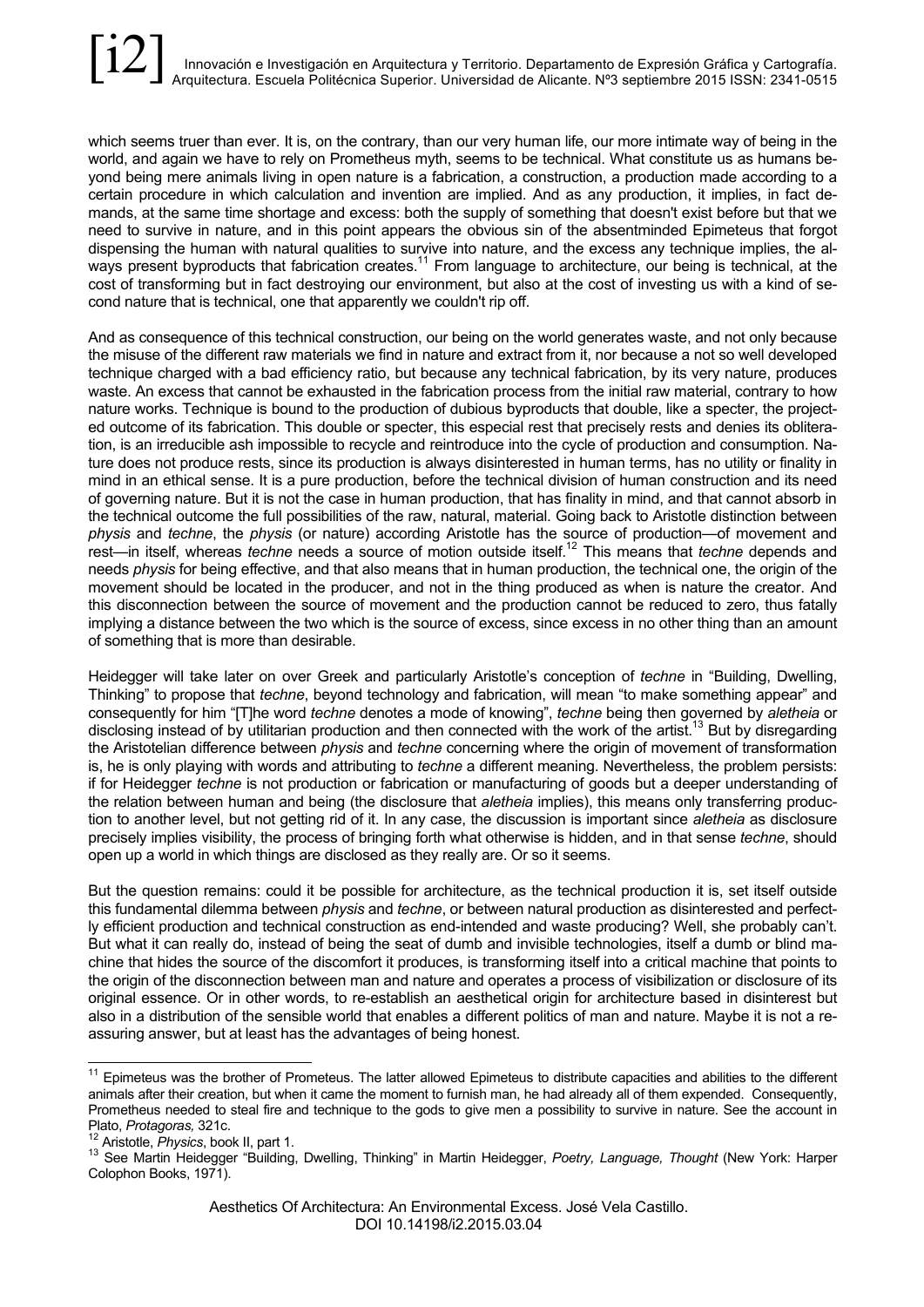## **5. KANTIAN DISINTEREST**

Finally, at this point and to finish with, I want to come back to one important aspect of Kantian aesthetics. It is not that we have to return to Kant division between the two realms of necessity and freedom concerning nature and man, or that we must come back to transcendental aesthetics as the bases of our understanding of the relations between architecture and nature. Nevertheless, I think we should remember some Kantian ideas related with the question of disinterest as exposed in his *Critique of Judgement*, since maybe they could reframe the possibility of a different appreciation of architecture in its technical but mainly aesthetical relation with nature.

When Kant comes to describe how and from where our aesthetical appreciation comes in his *Critique of Judgement* the basic idea is that of disinterest. The second paragraph (§ 2) of the *Critique* is aptly titled "The delight which determines the judgement of taste is independent of all interest."<sup>14</sup> At first sight, it may seem that is precisely in the disinterest aesthetic judgment introduces in the real existence of things, in the privative particle of the *dis*, where it could lay one of the reasons of our negligence towards nature. And of course this will imply a painful aporia: if we could find aesthetical pleasure only through disinterest, it can be this very disinterest in nature the father of its destruction, because we will find some kind of guilty pleasure in showing our disinterest precisely for its existence, its conservation or its very utility, equating disinterest and despise.

Nevertheless, this is not the point with Kant, and what I want to stress here is the reverse view: it is precisely the disinterest in the existence of the object and the delight in it that allows aesthetic appreciation. A disinterest directed precisely to the gratuity of the very reward I find in the contemplation of the object,<sup>15</sup> or better saying, the absence of this reward or delight. The possibility of founding beauty in an object is directly linked to the lack of interest both in the sense of the delight I find in its contemplation and of the interest in the existence of the object as the result of the possible use (its purposiveness). What interest me here is that aesthetical approach to nature is very different to technical one, since in this case one is not looking for any use or any profit to be found in nature, but on the contrary, one only will find reward if the approach totally lacks in interest. Aesthetical gaze in this Kantian sense will reverse the techno-scientific view that, according for example to Heidegger as has been mentioned, has turned nature into a repository of human needs, and only considers its existence in the ways it can serve us for one or other purpose.

In addition, Kant's aesthetical judgement is equally unrelated with desire or appetite, because for him, the universality of the judgement (the "this is beautiful") demand that it is not associated with personal or subjective circumstances (any private desire), but should be agreed by everybody. And this means too that I cannot have any personal interest extracted from the object, since in that case the judgment will not be of universal application, for everyone and in any time, as it should be. In that sense, this universality will imply precisely that nature cannot be appropriated by anybody.

What is more, later in the *Critique*, Kant will also introduce a distinction between free beauty and dependent beauty (§ 16). The former "presupposes no concept of what the object should be"<sup>16</sup>, and for Kant can only be found in those objects that either we do not know what they are, as abstract or geometrical drawings without any intrinsic meaning, or in nature when we think of some flowers or animals that we are unaware of any possible end or utility they can have.<sup>17</sup> On the contrary, dependent beauty, which is of a second rate, depends on the attachment of the object to a concept, and introduces the idea of an end in its concept. Hence, if we say that a horse is a free beauty, we can only say that by taking apart all the possible uses or ends associated with the horse (its use as a working animal in the fields or as a race-horse in a hippodrome), and judging it devoid of any end or purposiveness. For Kant, in principle, the beauty of man or the beauty of a building is always a dependent beauty because it "presupposes a concept of the end that defines what the thing has to be, and consequently a concept of its perfection."<sup>18</sup> And since the point in aesthetic judgement is that always "its determining ground is the feeling of the subject, and not any concept of an object,"<sup>19</sup> once the beauty is "spoiled" by the existence of the object that presupposes a certain end, beauty lacks in purity for the subject. But nevertheless is a kind of beauty, which, I think, is the beauty architecture must aspire to transcend, or at least not to exploit. Maybe architecture cannot free itself of being marked by this finality, but at least can try

- 
- 

<sup>&</sup>lt;sup>14</sup> Immanuel Kant, *Critique of Judgement* (Oxford and New York: Oxford University Press, 2007), 36.<br><sup>15</sup> "The delight which we connect with the representation of the existence of an object is called interest" says Kant.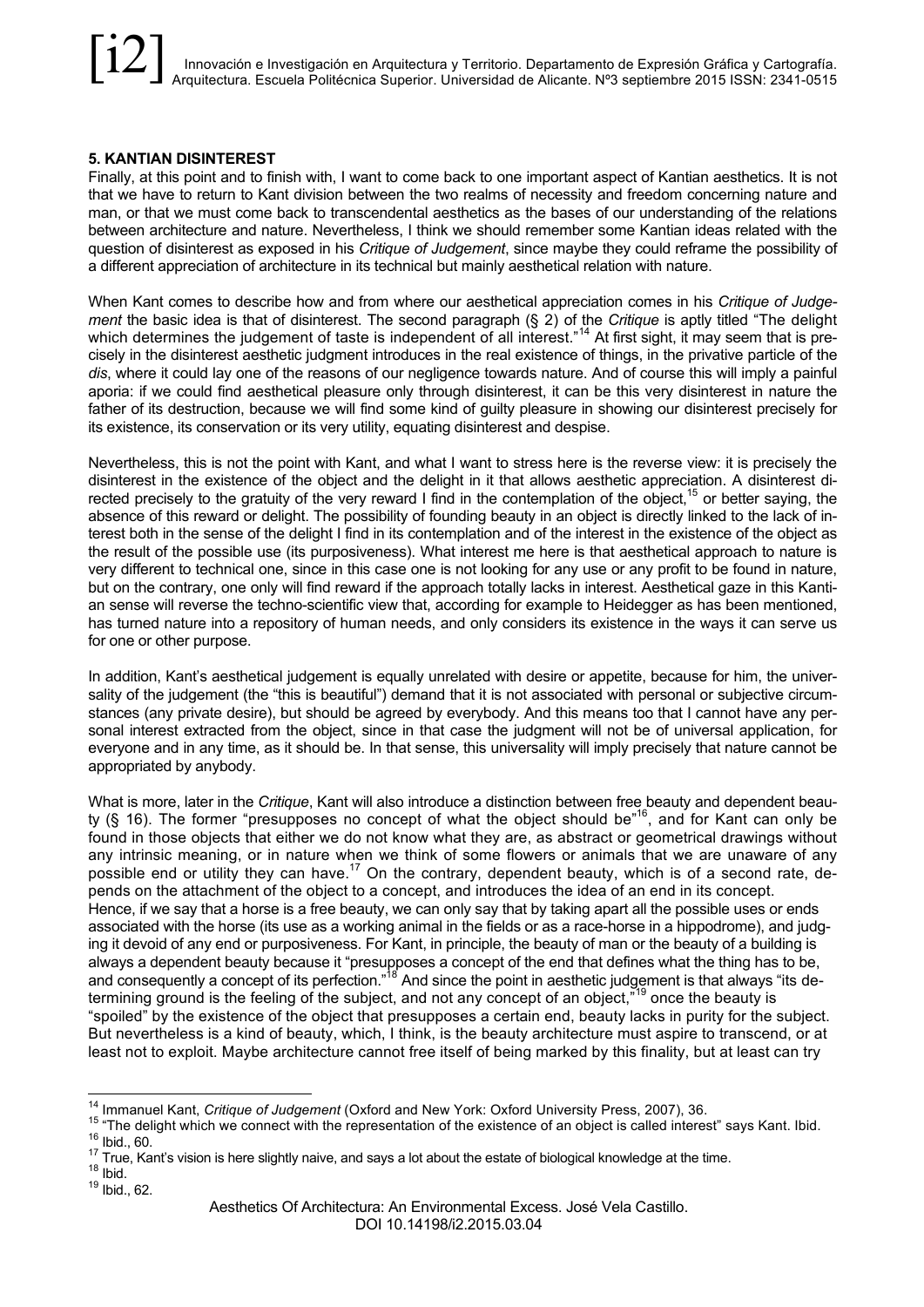to, on the one hand to show through visibilization the results of its interest and on the other to offer some gratuity in compensation.

What is what I want to suggest after all as a final conclusion? That, difficult as it may be in Kantian terms, architecture should look for an origin that, instead of joining it with technique as in the works of Daedalus, and hence with the questions of utility, end, purposiveness, interest and so on, can free of them to regain, to the extent it is possible, a disinterested and gratuitous engagement with nature. Accordingly, instead of enveloping itself into a technogadgetry second skin, that as we have seen only tries to hide the monstrosity of its result and extract the guilty pleasure of the "bad" disinterest in nature, architecture should adopt a purely disinterested gaze. Is this possible? Well, the point is, instead, if there is any other possibility left for architecture to be a meaningful activity, and not a mere surrogate of capitalist global forces and the agent of the accelerated destruction of the planet in which we all live (nature *and* us). Tafuri's conclusion some fifty years ago was that architecture cannot really oppose in a critical way capitalism and that any meaningful architecture was, in the face of capitalist domination, in fact impossible.<sup>20</sup> The diagnosis was shared by many others, including Massimo Cacciari, $^{21}$  and in the years that have passed since it does not seem that relevant news to change this vision have happened. Nevertheless, the question remains, urgent than ever. Definitively, we should at least to try to transform the original lust architecture feels for nature into a different, disinterested, equal relation with it, both agents active in the sublunary world in desperately need for a key to survival.

# **Bibliografía**

Aristotle, *Physics*.

Cacciari, Massimo. *Architecture and Nihilism: On the Philosophy of Modern Architecture*. New Haven: Yale University Press, 1993.

Derrida, Jacques. *Given Time: I. Counterfeit Money*. Chicago and London: The University of Chicago Press, 1992.

Frontisi-Ducroix, Françoise. *Dédale. Mythologie de l'artisan en Grèce ancienne*. Paris: Librairie François Maspero, 1975.

Heidegger, Martin. *The Question Concerning Technology and Other Essays.* New York and London: Garland, 1977.

Heidegger, Martin. *Poetry, Language, Thought.* New York: Harper Colophon Books, 1971.

Kant, Immanuel. *Critique of Judgement.* Oxford and New York: Oxford University Press, 2007.

Plato, *Protagoras*.

Latour, Bruno. "Facing Gaia. A new Inquiry into Natural Religion." Gifford lectures, Edimburgh University, 2013 (retrieved August 18, 2015):

http://www.ed.ac.uk/schools-departments/humanities-soc-sci/news-events/lectures/gifford-lectures/archive/series-2012- 2013/bruno-latour

Mauss, Marcel. *The Gift: The Form and Reason for Exchange in Archaic Societies*. London: Routledge, 2002.

Stengers, Isabelle. *Cosmopolitics volume I and II.* Minneapolis, MN: University of Minnesota Press: 2010 and 2011. Tafuri, Manfredo. *Architecture and Utopia. Design and Capitalist Development*. Cambridge, Mass., and London: MIT Press,

1976.

Walker, Henry J. *Theseus and Athens*. New York and Oxford: Oxford University Press, 1995.

Vela Castillo, José. "I owe you an explanation". *REIA* #3 (2014): 183-198.

Vela Castillo, José. "Aunque la mona se vista de seda mona se queda? Desnudez, animalidad, política y ciudad" en Revista *Desierto* #3, "28º Celsius" (2014): 97-106.

 <sup>20</sup> See especially the last chapter of Manfredo Tafuri, *Architecture and Utopia. Design and Capitalist Development* (Cambridge,

Mass., and London: MIT Press, 1976). An initial short version was published in Italian in 1969, in Contropiano 1.<br><sup>21</sup> See for example Massimo Cacciari, Architecture and Nihilism: On the Philosophy of Modern Architecture ( University Press, 1993).